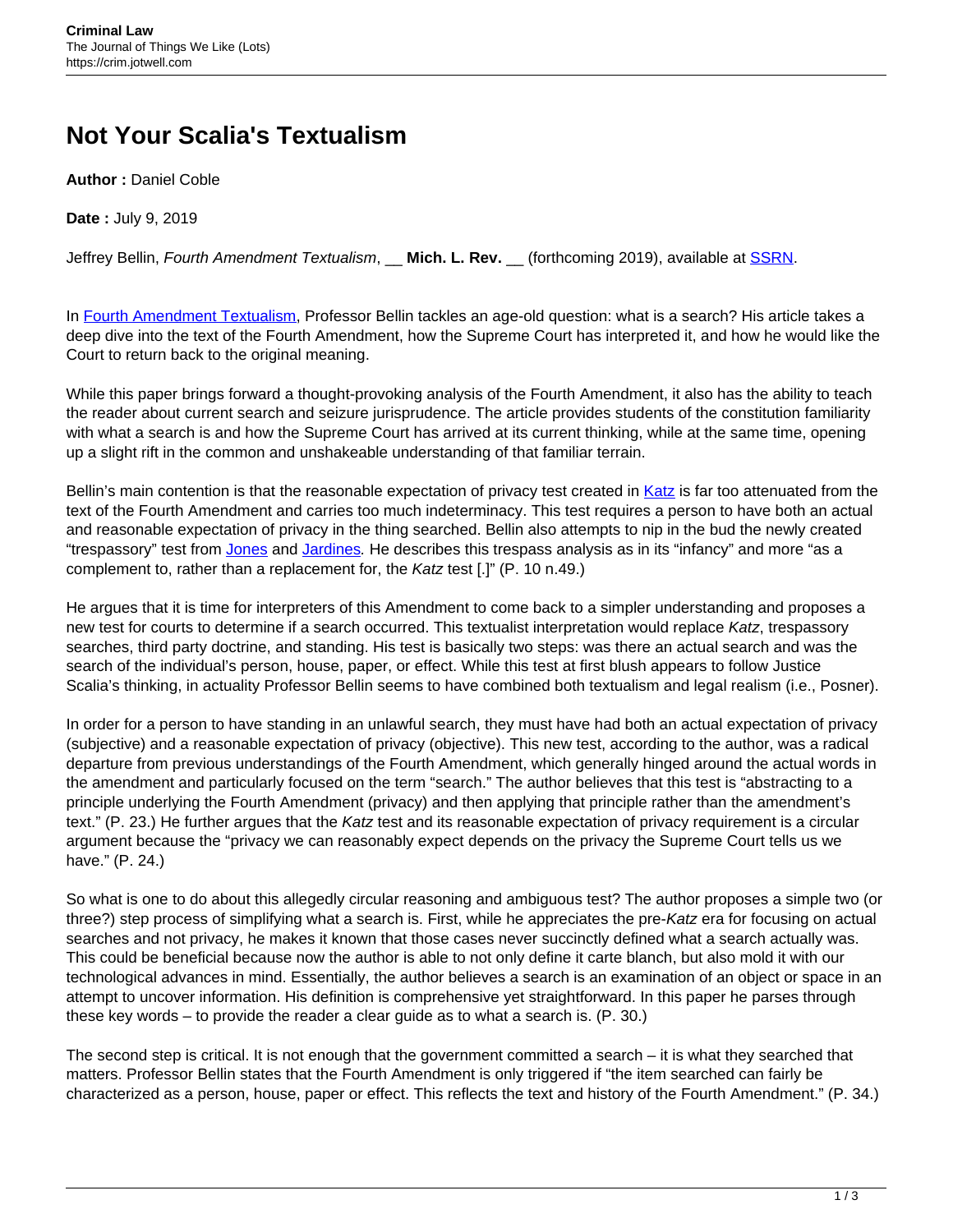Each of these "things" are defined both by their history and also in a modern view. The author makes an important distinction that "[t]he terms 'persons, houses, papers, and effects' are listed in the Fourth Amendment as potential objects of searches: things the police might search. These terms are not search outcomes: things police might find." (P. 35.) This second step focuses on the actual thing searched and determines if it belonged to the person.

An example that he highlights is that public surveillance cameras are not a search of a person because they have not searched that person but rather have searched the public area and located them. On the other hand, using an infrared camera to look for illicit objects would be a search of that person. The more difficult to interpret term is "effects." But again, the author uses both the Framer's understanding of that word (personal objects during that time) with a modern twist (computers, cell phones). Thus effects are all movable, personal property. What are not effects? Intangible objects such as cell phone signals.

The one area where the author and current Fourth Amendment law seem to agree is the third-party doctrine and standing; the author agrees with the Court's conclusion that these are personal rights. However, they diverge in the analysis. In current Fourth Amendment jurisprudence, a person has standing if they have that reasonable expectation of privacy. This analysis is derived from Katz. On the other hand, the textualist believes that standing comes from the actual words of the Amendment, specifically the phrase the "right of the people to be secure in **their**…" Under the textualist analysis, the court need not focus on whether or not the person had a reasonable expectation of privacy in the thing searched, but rather was the thing searched his person, paper, house or effect? While this seems to present a clear and straightforward question for a court, it begs the question, how does a court determine if that thing is the person's? Does the court ask if that person had a reasonable expectation of privacy?

The textualist would also apply this reasoning to [Carpenter](https://www.law.cornell.edu/supremecourt/text/16-402). In this case, the Court narrowly held that a person has a reasonable expectation of privacy in the data transmitted to a third party (cell phone carrier) and thus a warrant is needed to search that information. However, under a textualist perspective, the reasoning would be different – yes there was a search, and yes these were papers, but unfortunately for the defendant, these were not his papers and thus no standing is granted to him. The author seems to make the distinction between information and papers. Carpenter's cell phone was data (information) within the carrier's papers, so it was not protected. However, if a court were to consider his cell phone data not as information but more concretely as "papers" then it would have been protected even though a third party possessed those papers. (A question that will surely be begged: what is the difference between a text message and other cell phone data?)

Thus, the third party doctrine of any Fourth Amendment analysis should not focus on a reasonable expectation of privacy by the person, but solely on whether or not the object/thing was "theirs."

The paper also goes through several examples to illustrate how a textualist interpretation would apply to modern day scenarios. The author acknowledges that these are only a limited number of examples, as well as that there is never going to be an easy, all-encompassing interpretation of the Fourth Amendment that foresees every situation that could arise.

When a reader hears the word textualism, the late Supreme Court Justice Antonin Scalia quickly comes to mind. However, this textualist idea seems to be influenced in part by Judge Richard Posner – look to the text, follow the original meaning, yet provide for flexibility and practicality. Whether you agree or disagree with the new test that Professor Bellin puts forward, this paper provides the reader with a strong understanding of where our current Fourth Amendment jurisprudence stands. It is also evident that the reasonable expectation of privacy test created in Katz is likely on life support. A quick perusal of the dissenting opinions in Carpenter illustrate some justice's disdain and dissatisfaction with the test and their desire to follow a textualist approach. A flip in the Court might finally pull the plug.

Cite as: Daniel Coble, Not Your Scalia's Textualism, JOTWELL (July 9, 2019) (reviewing Jeffrey Bellin, Fourth Amendment Textualism, \_\_ Mich. L. Rev. \_\_ (forthcoming 2019), available at SSRN), [https://crim.jotwell.com/not-your-](https://crim.jotwell.com/not-your-scalias-textualism/)